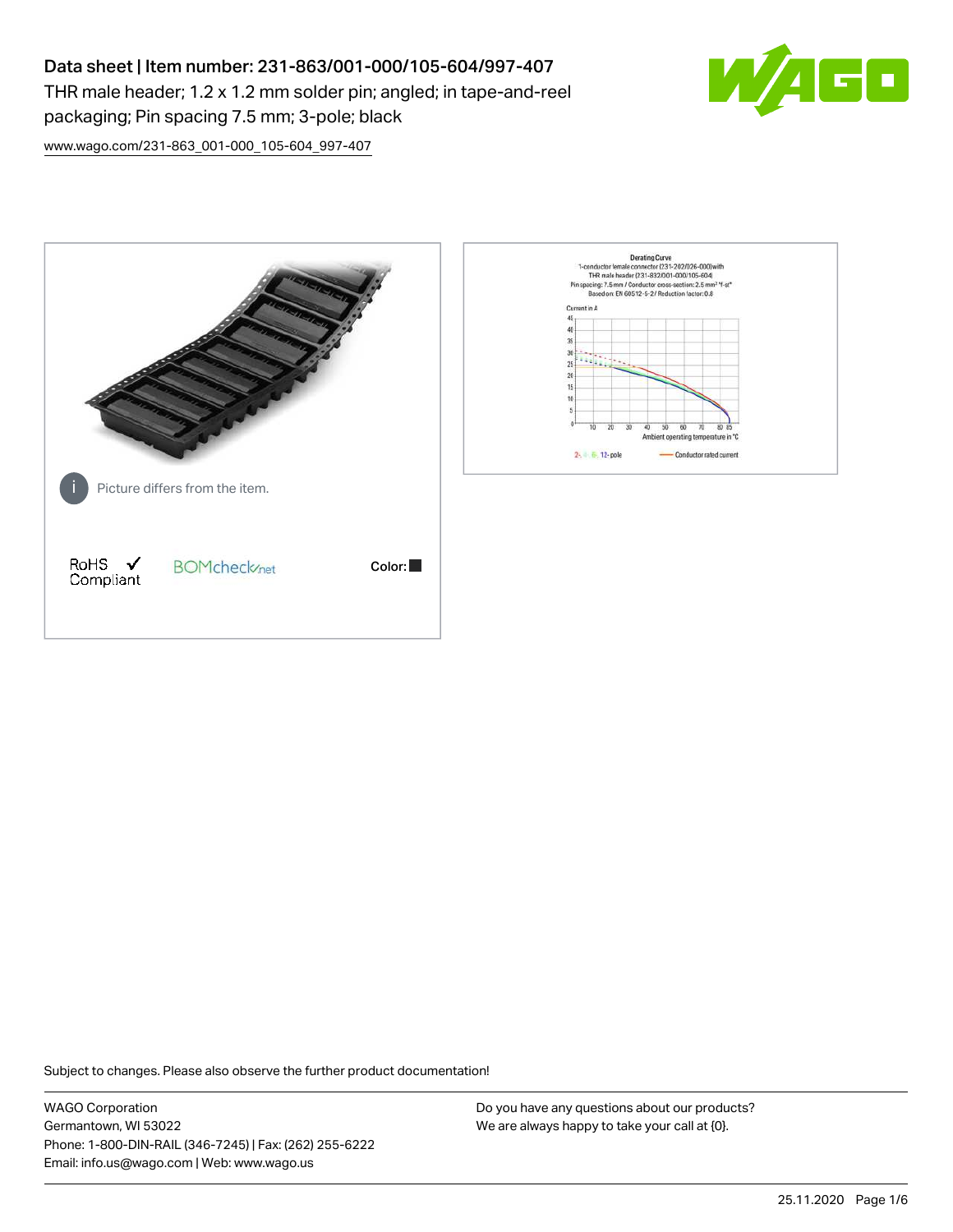



### Item description

- $\blacksquare$ THR male headers for reflow soldering in SMT applications
- $\blacksquare$ Available in tape-and-reel packaging for automated pick-and-place PCB assembly
- $\blacksquare$ 1.2 x 1.2 mm solder pins allow nominal current up to 16 A, enhancing stability of shorter headers
- $\blacksquare$ Also available in bulk packaging for manual placement
- $\blacksquare$ Male headers may be mounted horizontally or vertically
- П With coding fingers

Subject to changes. Please also observe the further product documentation!

WAGO Corporation Germantown, WI 53022 Phone: 1-800-DIN-RAIL (346-7245) | Fax: (262) 255-6222 Email: info.us@wago.com | Web: www.wago.us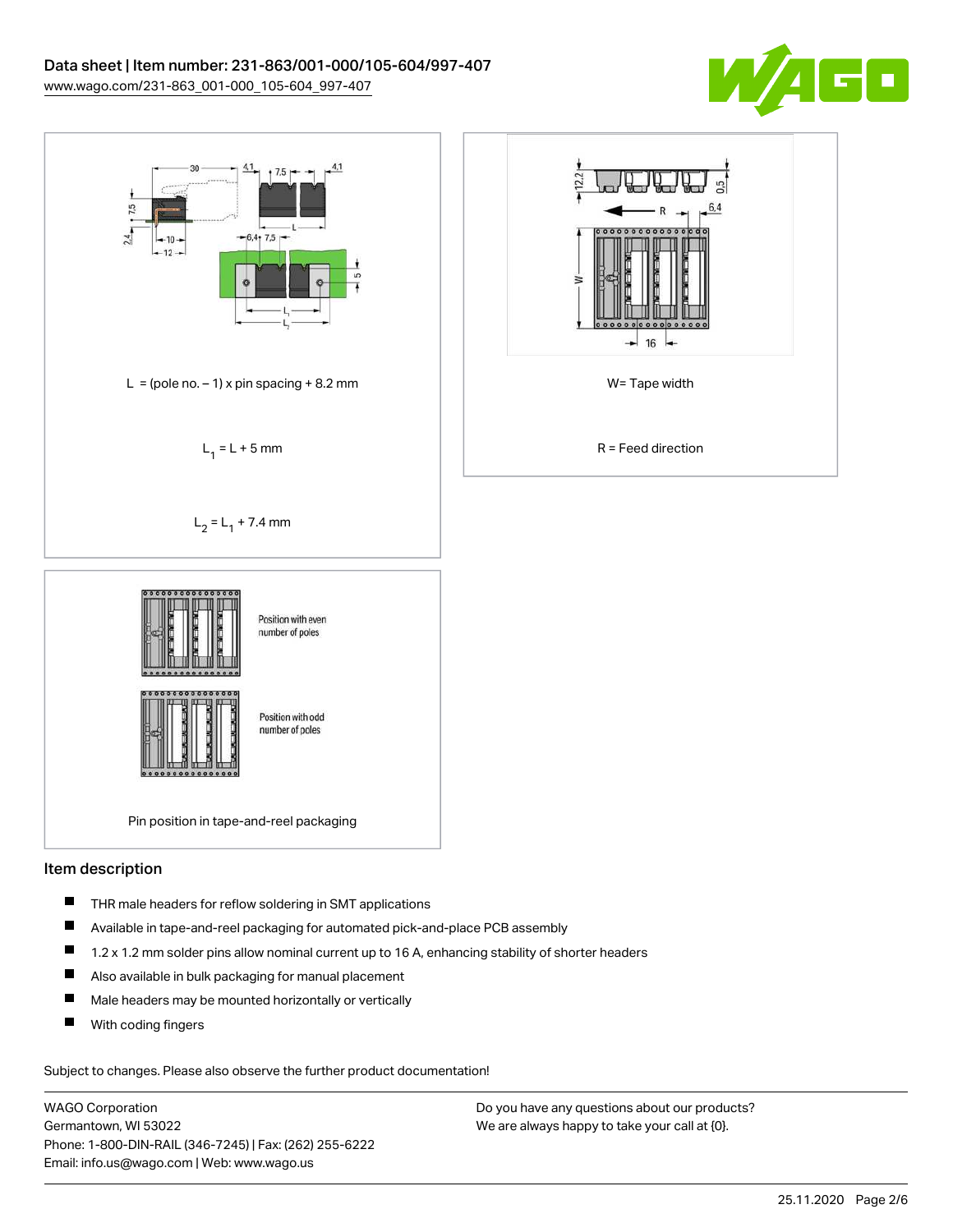

#### Safety information 1:

The MCS – MULTI CONNECTION SYSTEM includes connectors without breaking capacity in accordance with DIN EN 61984. When used as intended, these connectors must not be connected/disconnected when live or under load. The circuit design should ensure header pins, which can be touched, are not live when unmated.

# Data

Electrical data

# Ratings per IEC/EN 60664-1

| Ratings per                 | IEC/EN 60664-1                                                       |
|-----------------------------|----------------------------------------------------------------------|
| Rated voltage (III / 3)     | 500 V                                                                |
| Rated surge voltage (III/3) | 6 <sub>kV</sub>                                                      |
| Rated voltage (III/2)       | 630 V                                                                |
| Rated surge voltage (III/2) | 6 kV                                                                 |
| Nominal voltage (II/2)      | 1000V                                                                |
| Rated surge voltage (II/2)  | 6 kV                                                                 |
| Rated current               | 16 A                                                                 |
| Legend (ratings)            | (III / 2) $\triangleq$ Overvoltage category III / Pollution degree 2 |

### Ratings per UL 1059

| Approvals per                  | <b>UL 1059</b> |
|--------------------------------|----------------|
| Rated voltage UL (Use Group B) | 300 V          |
| Rated current UL (Use Group B) | 10 A           |
| Rated voltage UL (Use Group D) | 300 V          |
| Rated current UL (Use Group D) | 10 A           |

# Ratings per UL 1977

| Rated voltage UL 1977 | 600 V |
|-----------------------|-------|
| Rated current UL 1977 |       |

### Ratings per CSA

| Approvals per                   | <b>CSA</b> |
|---------------------------------|------------|
| Rated voltage CSA (Use Group B) | 300 V      |
| Rated current CSA (Use Group B) | 10 A       |
| Rated voltage CSA (Use Group D) | 300 V      |
| Rated current CSA (Use Group D) | 10 A       |

Subject to changes. Please also observe the further product documentation!

| WAGO Corporation                                       | Do you have any questions about our products? |
|--------------------------------------------------------|-----------------------------------------------|
| Germantown. WI 53022                                   | We are always happy to take your call at {0}. |
| Phone: 1-800-DIN-RAIL (346-7245)   Fax: (262) 255-6222 |                                               |
| Email: info.us@wago.com   Web: www.wago.us             |                                               |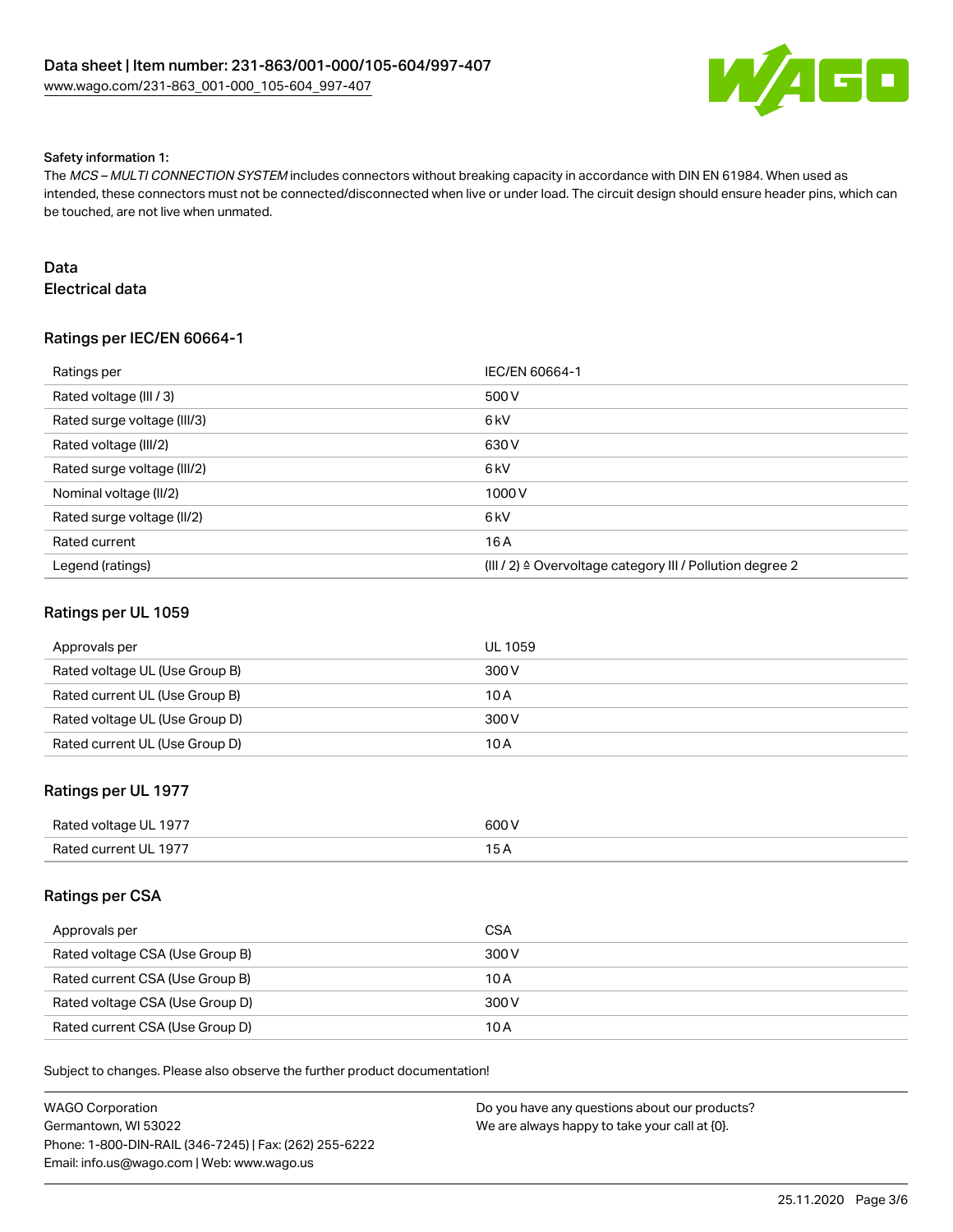

# Connection data

| Pole No.                   |  |
|----------------------------|--|
| Total number of potentials |  |
| Number of connection types |  |
| Number of levels           |  |

# Physical data

| Pin spacing                              | 7.5 mm / 0.295 inch        |
|------------------------------------------|----------------------------|
| Width                                    | 23.2 mm / 0.913 inch       |
| Height                                   | 10.8 mm / 0.425 inch       |
| Height from the surface                  | 8.4 mm / 0.331 inch        |
| Depth                                    | 12 mm / 0.472 inch         |
| Solder pin length                        | $2.4 \text{ mm}$           |
| Solder pin dimensions                    | $1.2 \times 1.2$ mm        |
| Plated through-hole diameter (THR)       | $1.7$ <sup>(+0.1)</sup> mm |
| Reel diameter of tape-and-reel packaging | 330 mm                     |
| Tape width                               | 56 mm                      |

## Plug-in connection

| Contact type (pluggable connector) | Male connector/plug |
|------------------------------------|---------------------|
| Connector (connection type)        | for PCB             |
| Mismating protection               | No.                 |
| Mating direction to the PCB        |                     |

# PCB contact

| PCB contact                         | THR                                      |
|-------------------------------------|------------------------------------------|
| Solder pin arrangement              | over the entire male connector (in-line) |
| Number of solder pins per potential |                                          |

# Material Data

| Color                       | black                                   |
|-----------------------------|-----------------------------------------|
| Material group              |                                         |
| Insulation material         | Polyphthalamide (PPA GF)                |
| Flammability class per UL94 | V0                                      |
| Contact material            | Electrolytic copper ( $E_{\text{Cu}}$ ) |

Subject to changes. Please also observe the further product documentation!

| <b>WAGO Corporation</b>                                | Do you have any questions about our products? |
|--------------------------------------------------------|-----------------------------------------------|
| Germantown, WI 53022                                   | We are always happy to take your call at {0}. |
| Phone: 1-800-DIN-RAIL (346-7245)   Fax: (262) 255-6222 |                                               |
| Email: info.us@wago.com   Web: www.wago.us             |                                               |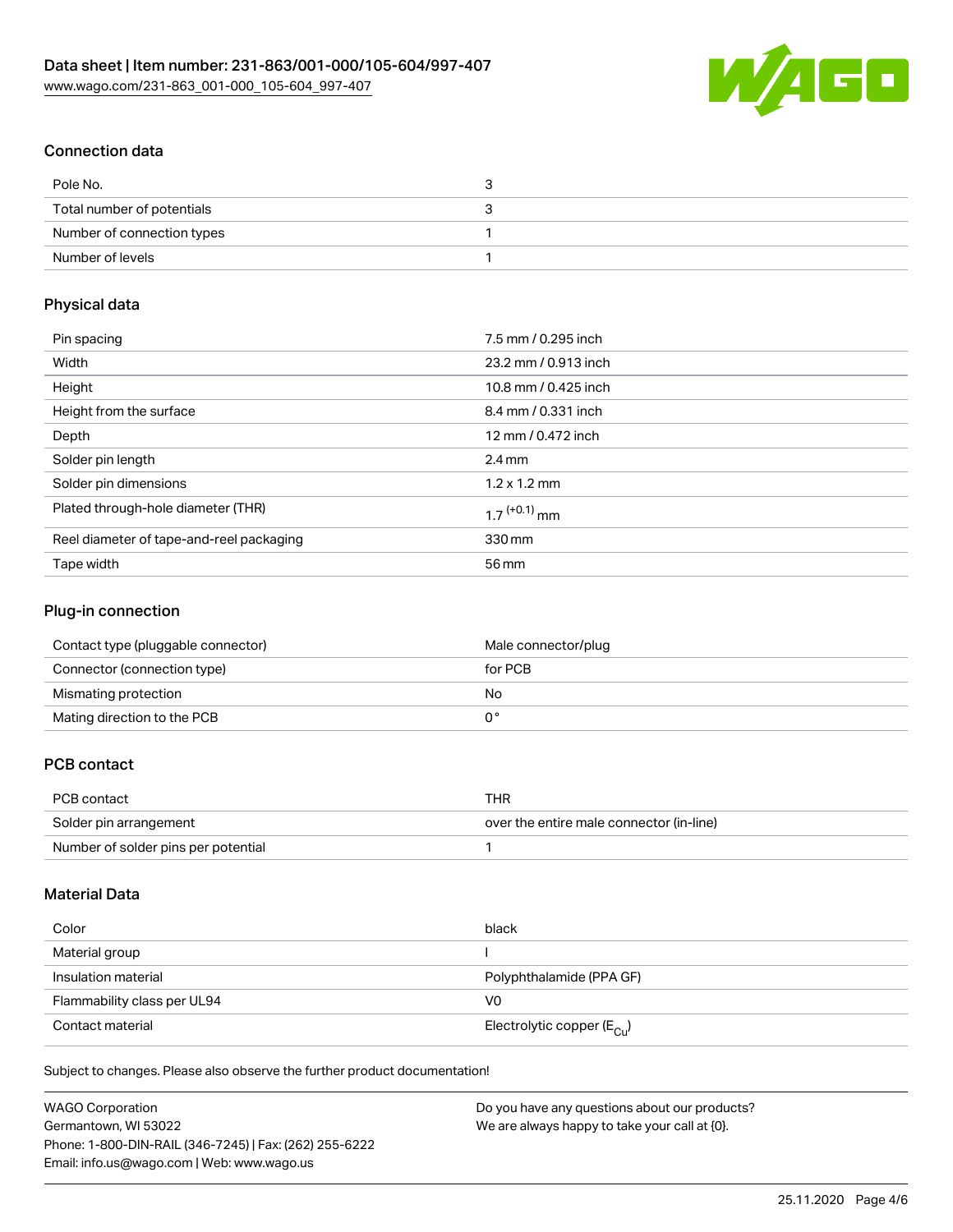# Data sheet | Item number: 231-863/001-000/105-604/997-407

[www.wago.com/231-863\\_001-000\\_105-604\\_997-407](http://www.wago.com/231-863_001-000_105-604_997-407)



| Contact plating | tin-plated           |
|-----------------|----------------------|
| Weight          | $\sim$<br>◢<br>ש ט.ו |

### Environmental Requirements

| Limit temperature range | .1008<br>-bU<br>. + IUU |
|-------------------------|-------------------------|
|-------------------------|-------------------------|

### Commercial data

| Packaging type        | bag           |
|-----------------------|---------------|
| Country of origin     | DE            |
| <b>GTIN</b>           | 4050821043232 |
| Customs tariff number | 85366990990   |

# Approvals / Certificates

### Country specific Approvals

|      |                                        |                                 | Certificate |
|------|----------------------------------------|---------------------------------|-------------|
| Logo | Approval                               | <b>Additional Approval Text</b> | name        |
| ЛR   | <b>CSA</b><br>DEKRA Certification B.V. | C <sub>22.2</sub>               | 1466354     |

#### UL-Approvals

|      |                                |                          | Certificate |
|------|--------------------------------|--------------------------|-------------|
| Logo | Approval                       | Additional Approval Text | name        |
|      | UR                             | <b>UL 1059</b>           | E45172      |
| J    | Underwriters Laboratories Inc. |                          |             |

### **Counterpart**

|  | ltem no.231-203/026-000                                                         | www.wago.com/231-203/026-000 |
|--|---------------------------------------------------------------------------------|------------------------------|
|  | Female plug; 3-pole; 12 AWG max; pin spacing 7.5 mm; 1 conductor per pole; gray |                              |

# Compatible products

#### Marking accessories

÷

| ltem no.: 210-833<br>Marking strips; on reel; 6 mm wide; plain; Self-adhesive; white | www.wago.com/210-833 |
|--------------------------------------------------------------------------------------|----------------------|
| ubiect to changes. Please also observe the further product documentation!            |                      |

Subject to changes. Please also observe the further product documentation!

WAGO Corporation Germantown, WI 53022 Phone: 1-800-DIN-RAIL (346-7245) | Fax: (262) 255-6222 Email: info.us@wago.com | Web: www.wago.us